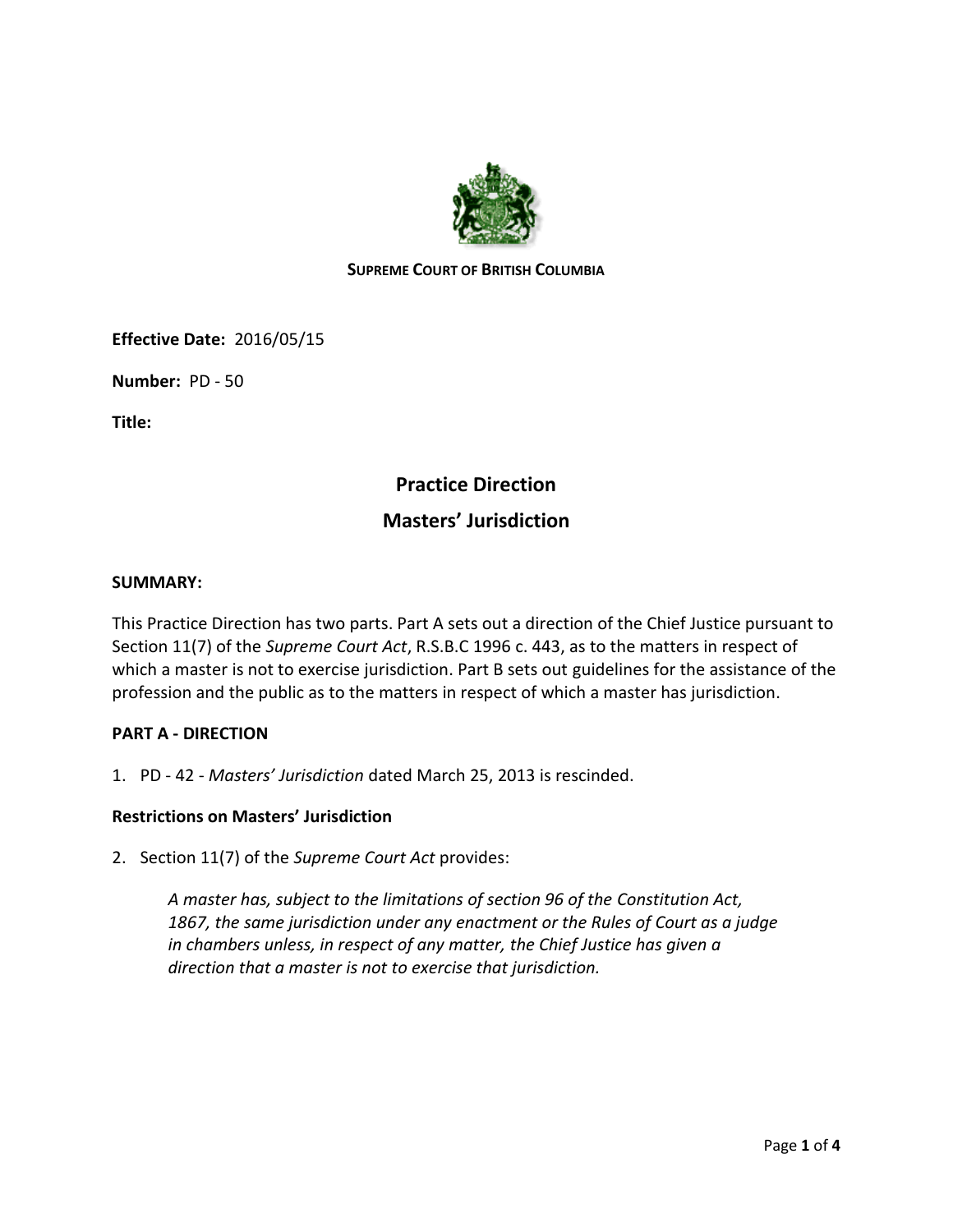- 3. Pursuant to section 11 (7) of the *Supreme Court Act*, the Chief Justice directs that a master is not to exercise jurisdiction:
	- a. to grant relief where the power to do so is conferred expressly on a judge by a statute or rule;
	- b. to dispose of an appeal, or an application in the nature of an appeal, on the merits;
	- c. to pronounce judgment by consent where any party in a proceedings is under a legal disability;
	- d. to grant court approval of a settlement, compromise, payment or acceptance of money into court on behalf of a person under a legal disability, or court approval of a sale of assets of a person under a legal disability, with the exception of approval of infant settlements not greater than \$50,000 provided for under s. 40(7) of the *Infants Act;*
	- e. in any matter relating to criminal proceedings or the liberty of the subject other than uncontested petitions under the *Patients Property Act;*
	- f. to make an order holding any person or entity in contempt;
	- g. to grant injunctive relief, other than as identified under paragraph 6 of this direction;
	- h. to make an order under the *Judicial Review Procedure Act* or for a prerogative writ;
	- i. to grant a stay of proceedings where there is an arbitration;
	- j. to make a declaration under the *Survivorship and Presumption of Death Act;*
	- k. to remove a suspension from the practice of a profession; and
	- l. to set aside, vary or amend an order of a judge, other than:
		- *i.* to abridge or extend a time prescribed by an order where the original order was one that a master would have had the jurisdiction to make; or
		- *ii.* to vary the interim orders identified under paragraph 2 of this direction.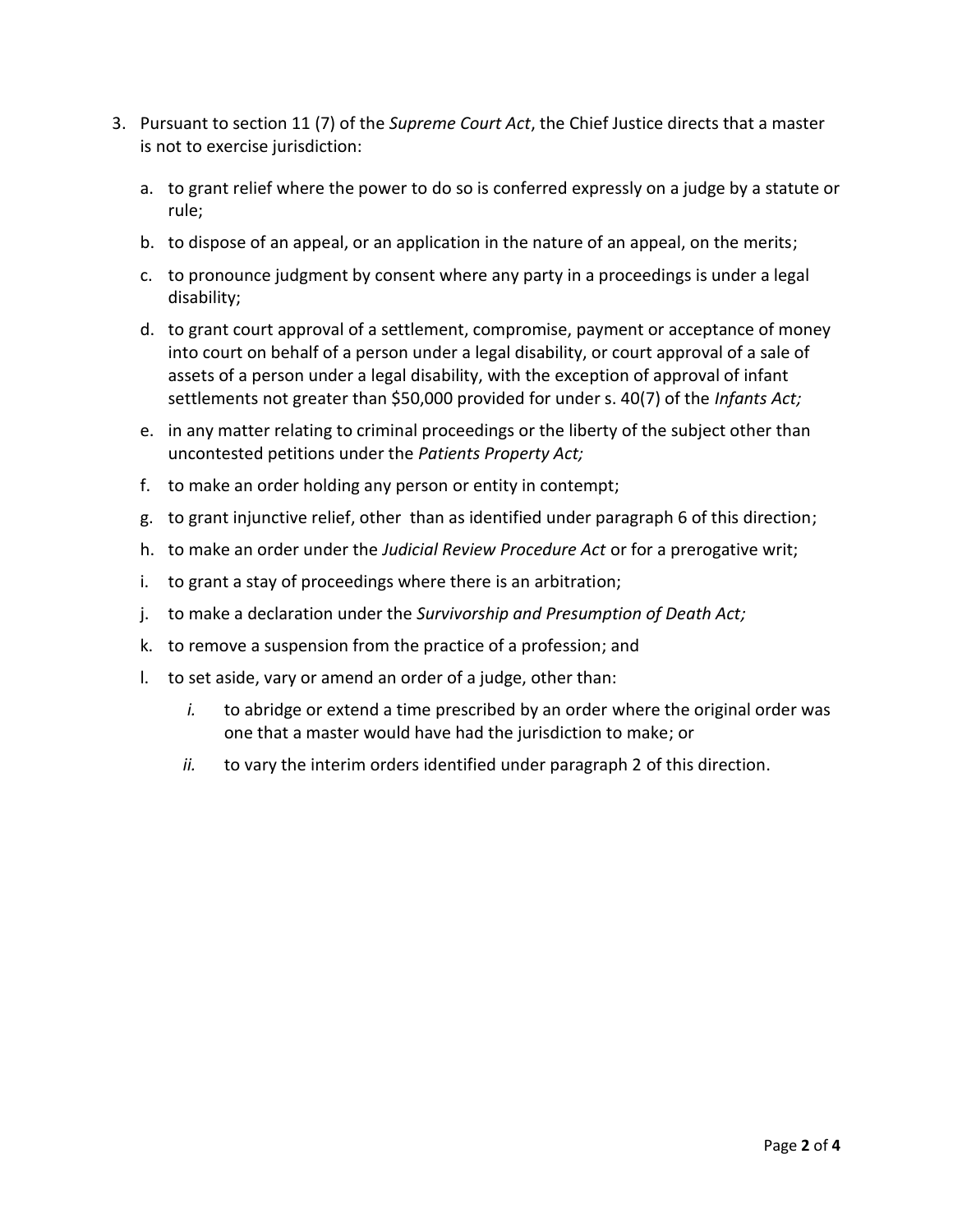#### **PART B- GUIDELINES**

#### **Matters Within a Master's Jurisdiction:**

4. Paragraphs 5-9 set out guidelines as to the matters that are generally considered to fall within the jurisdiction of a master. These guidelines are for the assistance of the profession and the public and are not intended to be exhaustive.

#### **Applications**

5. Subject to constitutional limitations and to the direction set out in paragraph 3, a master has jurisdiction to hear applications under the Rules of Court, including applications for approval of sale in foreclosure proceedings.

#### **Interim Orders in Family Law Cases**

- 6. Subject to constitutional limitations and to the direction set out in paragraph 3, a master has jurisdiction in family law cases
	- a. to make interim orders under the *Family Law Act,* including those respecting*:*
		- *i.* guardianship;
		- *ii.* parenting arrangements including parenting time, parenting responsibilities, relocation applications, parenting coordinators and section 211 reports;
		- *iii.* contact;
		- *iv.* financial disclosure, child and spousal support and extraordinary expenses;
		- *v.* protection of property or persons;
		- *vi.* restraining the dissipation of property;
		- *vii.* property including exclusive occupation of a family residence, interim distribution of property, and interim orders respecting residence; and
		- *viii.* conduct of the parties and the proceedings.
	- b. to make orders for interim corollary relief under the *Divorce Act.*
- 7. A master has jurisdiction to vary any interim order described in subparagraphs 6(a) and 6(b) whether the initial order was made by a judge or a master.